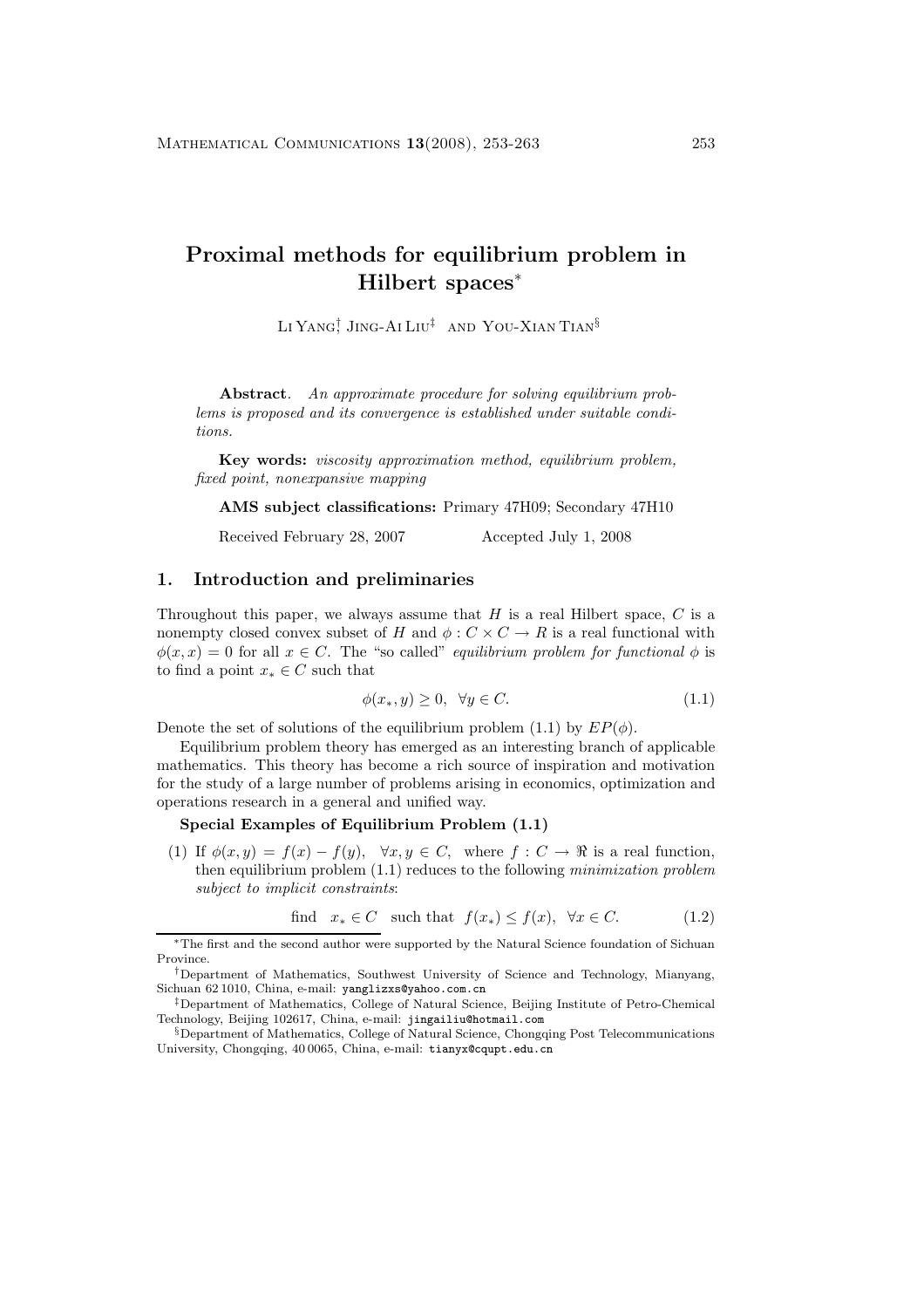(2) If  $\phi(x, y) = \sup_{\zeta \in B(x)} \langle \zeta, y - x \rangle$ , where  $B : C \to 2^H$  is a set-valued maximal monotone operator, then the equilibrium problem  $(1.1)$  is equivalent to the following *monotone inclusion problem*, i.e.,

$$
\text{find} \quad x_* \in C \text{ such that} \quad 0 \in B(x_*). \tag{1.3}
$$

(3) If  $B = T + N_C$ , where  $T : C \to H$  is a single-valued mapping and  $N_C$  is the normal cone to  $C$ , then the inclusion problem  $(1.3)$  is reduced to the classical variational inequality problem, i.e.,

$$
\text{find} \quad x_* \in C \quad \text{such that} \quad \langle T(x_*) , x - x_* \rangle \ge 0, \quad \forall x \in C. \tag{1.4}
$$

(4) In particular, if  $C$  is a closed convex cone, then the variational inequality problem (1.4) is equivalent to the well-known *complementarity problem* of mathematical programming:

find 
$$
x_* \in C
$$
 such that  $T(x_*) \in C^*$  and  $\langle T(x_*) , x_* \rangle = 0$ , (1.5)

where  $C^* = \{x \in H, \langle x, y \rangle \geq 0, \forall y \in C\}.$ 

- (5) Let  $P: C \to C$  be a given mapping. If  $\phi(x, y) = \langle x Px, y x \rangle$ , then the equilibrium problem (1.1) is equivalent to finding a fixed point  $x_* \in C$  of P.
- (6) Let I be a finite index set. For each  $i \in I$ , let  $C_i$  be a given set,  $f_i : C \to \Re$ be a given function with  $C := \prod_{i \in I} C_i$ . For  $x = (x_i)_{i \in I} \in C$ , we define  $x^i := (x_j)_{j \in I, j \neq i}$ . The point  $x_* = (x_{*i})_{i \in I} \in C$  is called a *Nash equilibrium*, if for each  $i \in I$  the following inequalities hold:

$$
f_i(x_*) \le f_i(x_*^i, y_i), \quad \forall y_i \in C_i.
$$
\n
$$
(1.6)
$$

Let us define  $\phi: C \times C \rightarrow \Re$  by

$$
\phi(x,y) = \sum_{i \in I} (f_i(x^i, y_i) - f_i(x)).
$$
\n(1.7)

Then  $x_* \in C$  is a Nash equilibrium if and only if  $x_*$  is a solution of equilibrium problem (1.1).

(7) Let P, Q be two closed convex subsets of H,  $C = Q \times P$  and  $L : C \to C$  be a convex-concave function. A point  $(x_*, p_*) \in C$  is called a *saddle point* for the function  $L$ , if the following condition is satisfied:

$$
L(x_*, p) \le L(x_*, p_*) \le L(x, p_*), \ \ \forall x \in Q, \ p \in P. \tag{1.8}
$$

Letting  $\phi(w, v) = L(z, p) - L(x, y)$ , where  $w = (z, y)$  and  $v = (x, p)$ , it follows that the *saddle point problem*  $(1.8)$  is equivalent to equilibrium problem  $(1.1)$ and their sets of solutions coincide.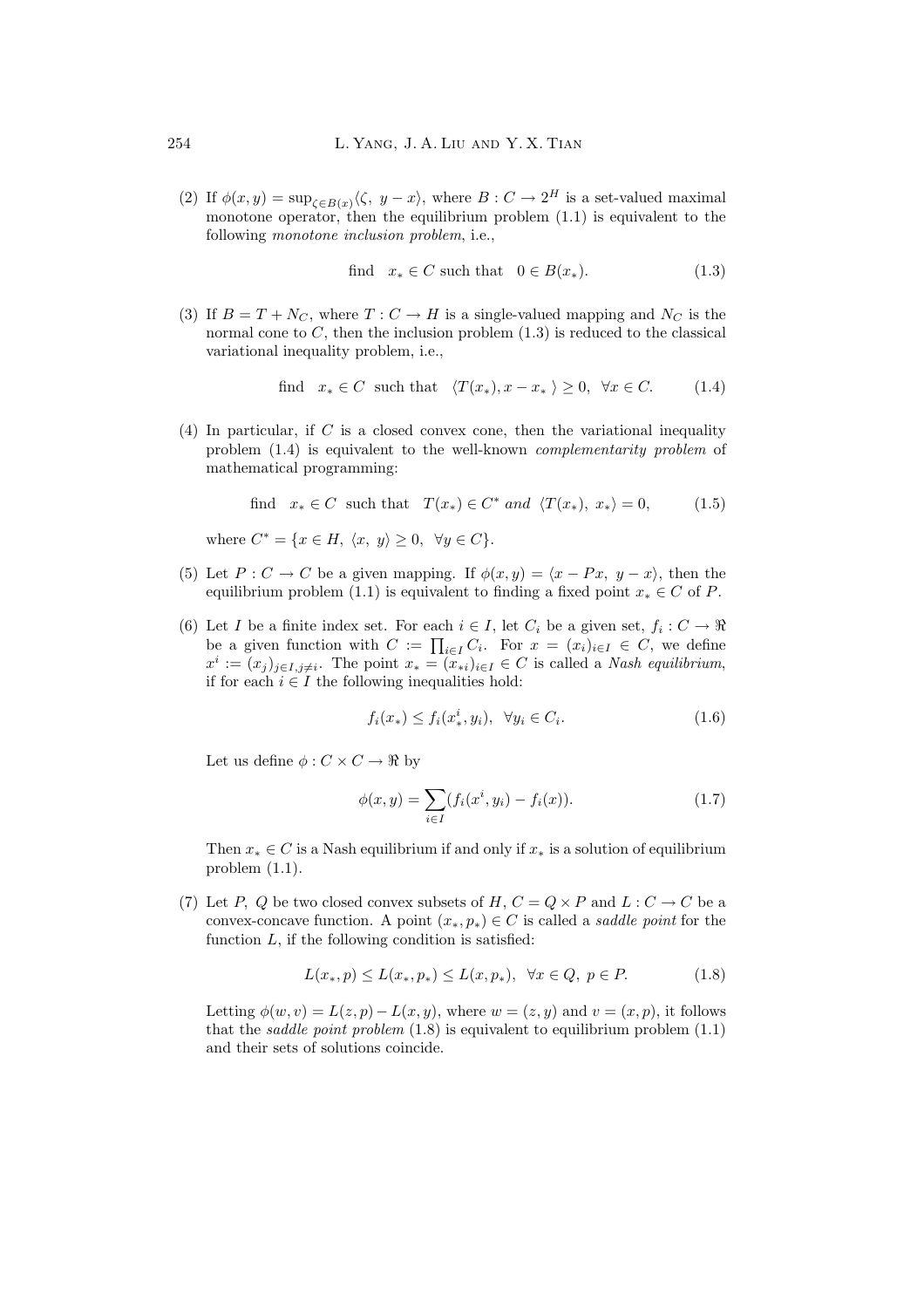There are a substantial number of papers on results for solving equilibrium problems based on different relaxed notions and various compactness assumptions. But up to now only few iterative methods to solve such problems have been done (see, Antipin and Flam [1], Blum and Oettli [2], Moudafi [7], Moudafi et al. [8], Combettes and Hirstoaga [4], Suzuki [9], Takahashi and Takahashi [10]).

Motivated and inspired by numerical methods developed by Antipin and Moudafi [1, 7, 8] for optimization and monotone inclusion and the researches of Combettes-Histoaga [4], Takahashi and Takahashi [10], the purpose of this paper is, by using viscosity approximation methods, to consider a class of equilibrium problem which includes variational inequalities as well as complementarity problems, convex optimization, saddle point problem, problems of finding a zero of a maximal monotone operator and Nash equilibria problems as special cases. Then we propose and investigate iterative methods for such problems.

For the purpose, first, we recall some definitions, lemmas and notations.

In the sequel, we use  $x_n \rightharpoonup x$  and  $x_n \rightharpoonup x$  to denote the weak convergence and strong convergence of the sequence  $\{x_n\}$  in H, respectively.

In a Hilbert space H, for any  $x \in H$ , there exists a unique nearest point in C, denoted by  $P_C(x)$ , such that

$$
||x - P_C x|| \le ||x - y||, \ \forall y \in C.
$$

Such a mapping  $P_C$  from H onto C is called the *metric projection*. We know that  $P_C$  is nonexpansive. Further, for any  $x \in H$  and  $z \in C$ ,

$$
z = P_C(x) \Leftrightarrow \langle x - z, z - y \rangle \ge 0, \ \forall y \in C.
$$

For solving the equilibrium problem (1.1), let us assume that  $\phi$  satisfies the following conditions:

- (A1)  $\phi(x, x) = 0, \forall x \in C$ ;
- $(A2)$   $\phi$  is monotone, i.e.,

$$
\phi(x, y) + \phi(y, x) \le 0, \ \forall x, y \in C;
$$

(A3) for any  $x, y, z \in C$  the functional  $x \mapsto \phi(x, y)$  is upper-semicontinuous, i.e.,

$$
\lim_{t \to 0+} \phi(tz + (1-t)x, y) \le \phi(x, y), \ \forall x, y, z \in C;
$$

(A4)  $y \mapsto \phi(x, y)$  is convex and lower semi-continuous.

The following lemmas will be needed in proving our main results:

**Lemma 1.1 [2].** *Let* H *be a real Hilbert space,* C *be a nonempty closed convex subset of*  $H$ ,  $\phi$  :  $C \times C \rightarrow R$  *be a functional satisfying the conditions (A1)-(A4), then, for any given*  $x \in H$  *and*  $r > 0$ *, there exists*  $z \in C$  *such that* 

$$
\phi(z,y) + \frac{1}{r}\langle y-z, z-x\rangle \ge 0, \ \forall y \in C.
$$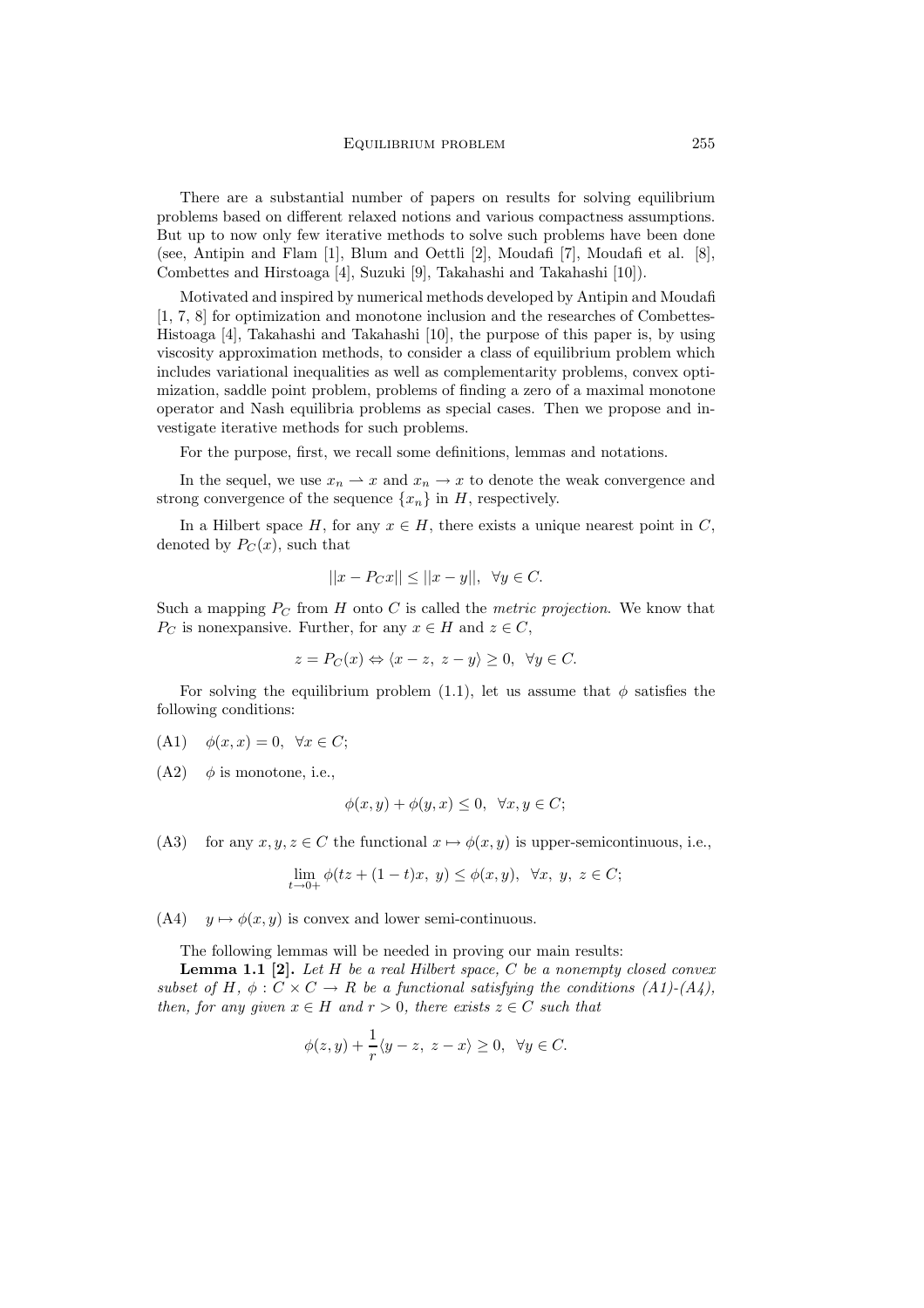**Lemma 1.2 [4].** *Let all the conditions in Lemma 1.1 are satisfied. For any*  $r > 0$  *and*  $x \in C$ *, define a mapping*  $T_r : H \to C$  *as follows:* 

$$
T_r(x) = \{ z \in C : \phi(z, y) + \frac{1}{r} \langle y - z, z - x \rangle \ge 0, \ \forall y \in C \}, \ x \in H.
$$

*Then the following holds:*

- $(1)$   $T_r$  *is single-values*;
- $(2)$   $T_r$  *is firmly nonexpansive, i.e.*,

$$
||T_rx - T_ry||^2 \le \langle T_rx - T_ry, x - y \rangle, \ \forall x, y \in H,
$$

*and so*  $||T_rx - T_ry|| \le ||x - y||, \forall x, y \in H$ .

- *(3)*  $F(T_r) = EP(\phi), \forall r > 0;$
- $(4)$   $EP(\phi)$  *is a closed and convex set.*

**Lemma 1.3 [6].** *Let*  $\{a_n\}$ ,  $\{b_n\}$  *and*  $\{c_n\}$  *be three nonnegative real sequences satisfying the following condition:*

$$
a_{n+1} \le (1 - \lambda_n)a_n + b_n + c_n, \ \ \forall n \ge n_0,
$$

*where*  $n_0$  *is some nonnegative integer,*  $\{\lambda_n\}$  *is a sequence in (0, 1) with*  $\sum_{n=0}^{\infty} \lambda_n =$  $\infty$ *,*  $b_n = \circ(\lambda_n)$  and  $\sum_{n=0}^{\infty} c_n < \infty$ *, then*  $\lim_{n \to \infty} a_n = 0$ *.* 

**Lemma 1.4 [5].** *Let* X *be a uniformly convex Banach space,* C *be a nonempty closed convex subset of* X and  $T: C \to X$  *be a nonexpansive mapping with a fixed point, then*  $I - T$  *is demiclosed in the sense that if*  $\{x_n\}$  *is a sequence in* C *and if*  $x_n \rightharpoonup x$  and  $(I - T)x_n \rightharpoonup 0$ , then  $(I - T)x = 0$ .

**Lemma 1.5 [3].** Let E ba a real Banach space,  $J: E \to 2^{E^*}$  be the normalized *duality mapping and* x, y *be any given points in* E*, then the following conclusion holds:*

$$
||x + y||^2 \le ||x||^2 + 2\langle y, \ j(x + y) \rangle, \ \ \forall j(x + y) \in J(x + y).
$$

*Especially, if*  $E = H$  *is a real Hilbert space, then* 

$$
||x+y||^2 \le ||x||^2 + 2\langle y, x+y \rangle, \ \forall x, y \in H.
$$

#### **2. Main results**

In this section, we shall prove our main theorems in this paper:

**Theorem 2.1.** *Let* H *be a real Hilbert space,* C *be a nonempty closed convex subset of* H,  $\phi$ :  $C \times C \rightarrow R$  *be a functional satisfying the conditions (A1)-(A4),*  $T: C \to H$  be a nonexpansive mapping with  $F(T) \cap EP(\phi) \neq \emptyset$  and  $f: H \to H$ *be a contraction mapping with a contractive constant*  $\alpha \in (0,1)$ *. Let*  $\{\alpha_n\}$  *be a sequence in (0, 1) and*  $\{r_n\} \subset (0,\infty)$  *be a real sequence satisfying the following conditions:*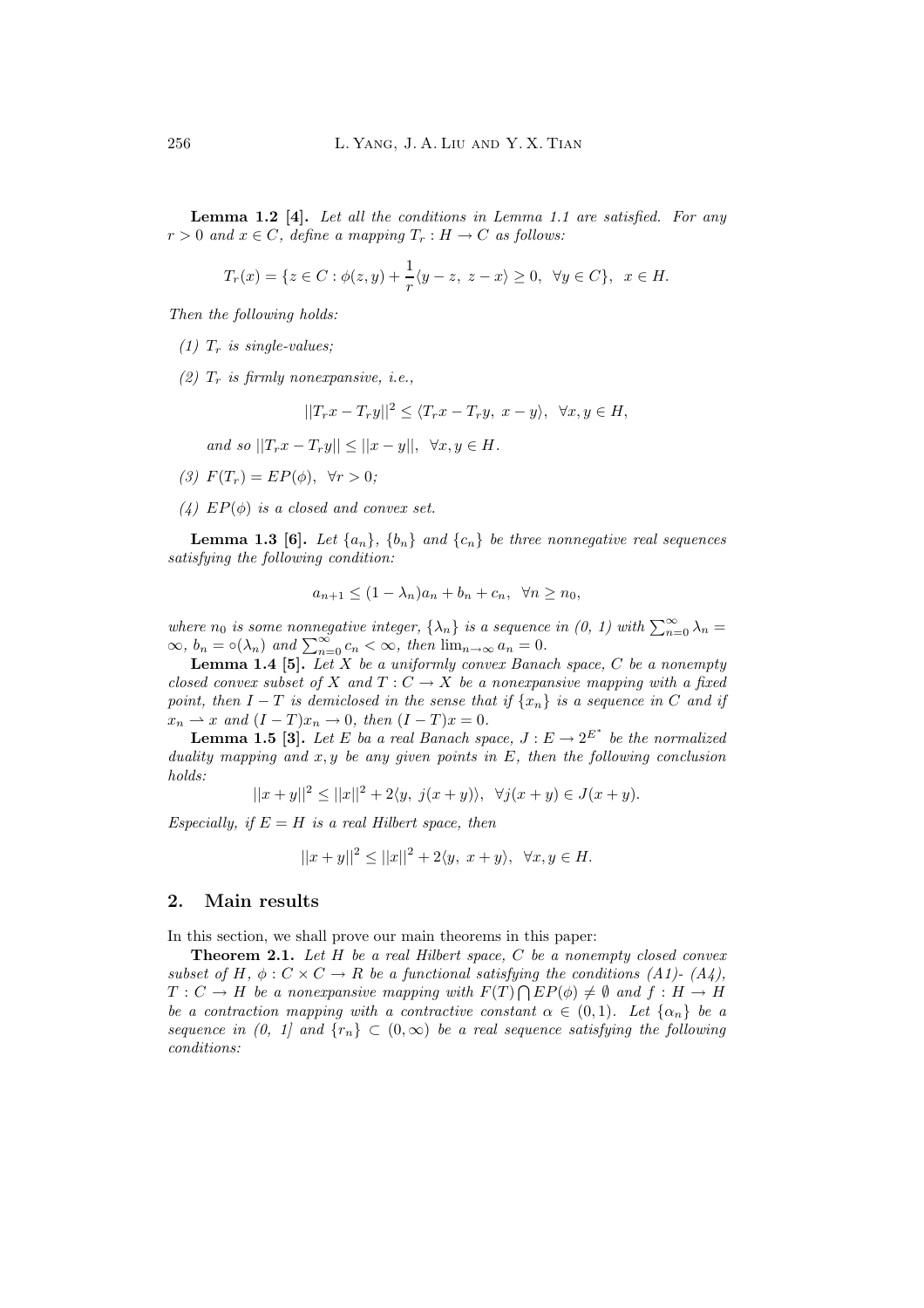(i) 
$$
\alpha_n \to 0
$$
;  $\sum_{n=0}^{\infty} \alpha_n = \infty$ ;  $|1 - \frac{\alpha_n}{\alpha_{n+1}}| \to 0$  as  $n \to \infty$   
(ii)  $0 < r < r_n$  for all  $n \ge 0$  and  $\sum_{n=0}^{\infty} |r_n - r_{n+1}| < \infty$ ,

*where* r *is a positive constant. For any given*  $x_0 \in H$ *, let*  $\{x_n\}$  *and*  $\{u_n\}$  *be the sequences defined by*

$$
\begin{cases}\n\phi(u_n, y) + \frac{1}{r_n} \langle y - u_n u_n - x_n \rangle \ge 0, \ \forall y \in C, \\
x_{n+1} = \alpha_n f(u_n) + (1 - \alpha_n) T u_n,\n\end{cases}
$$
\n(2.1)

*for all*  $n \geq 0$ *. Then*  $x_n \to x_* \in F(T) \cap EP(\phi)$ *, where*  $x_* = P_{F(T) \cap EP(\phi)} f(x_*)$ *.* 

**Proof.** First we point out that the sequences  $\{x_n\}$  and  $\{u_n\}$  generated by (2.1) are well-defined. Indeed, it follows from Lemma 1.1 that for given  $x_0 \in H$ , there exists  $u_0 \in C$  such that

$$
\phi(u_0, y) + \frac{1}{r_0} \langle y - u_0 | u_0 - x_0 \rangle \ge 0, \ \forall y \in C,
$$

Define  $x_1 \in H$  by

$$
x_1 = \alpha_0 f(u_0) + (1 - \alpha_0) T u_0.
$$

By Lemma 1.1 again, there exists  $u_1 \in C$  such that

$$
\phi(u_1, y) + \frac{1}{r_1} \langle y - u_1 | u_1 - x_1 \rangle \ge 0, \ \forall y \in C,
$$

Continuing this way, the sequences  $\{x_n\}$  and  $\{u_n\}$  are obtained.

We divide the proof of Theorem 2.1 into six steps:

**(I)** First we prove that the mapping  $P_{F(T) \cap EP(\phi)}f : H \to C$  has a unique fixed point. In fact, since  $f : H \to H$  is a contraction and  $P_{F(T) \cap EP(\phi)} : H \to$  $F(T) \cap EP(\phi)$  is also a contraction, we have

$$
||P_{F(T)\cap EP(\phi)}f(x)-P_{F(T)\cap EP(\phi)}f(y)||\leq \alpha ||x-y||, ~~\forall x,y\in H.
$$

Therefore, there exists a unique  $x_* \in C$  such that  $x_* = P_{F(T) \cap EP(\phi)} f(x_*)$ .

**(II)** Now we prove that the sequences  $\{x_n\}$  and  $\{u_n\}$  are bounded in H and C, respectively. In fact, from the definition of  $T_r$  in Lemma 1.2, we know that  $u_n = T_{r_n} x_n$ . Therefore, for any  $p \in F(T) \cap EP(\phi)$ , we have

$$
||u_n - p|| = ||T_{r_n}x_n - T_{r_n}p|| \le ||x_n - p||. \tag{2.2}
$$

Therefore, it follows from  $(2.1)$  and  $(2.2)$  that

$$
||x_{n+1} - p|| = ||\alpha_n(f(u_n) - p) + (1 - \alpha_n)(Tu_n - p)||
$$
  
\n
$$
\leq \alpha_n ||f(u_n) - f(p)|| + \alpha_n ||f(p) - p|| + (1 - \alpha_n)||Tu_n - p||
$$
  
\n
$$
\leq \alpha_n \alpha ||u_n - p|| + \alpha_n ||f(p) - p|| + (1 - \alpha_n)||u_n - p||
$$
  
\n
$$
\leq (1 - \alpha_n(1 - \alpha)) ||x_n - p|| + \alpha_n ||f(p) - p||
$$
  
\n
$$
\leq \max \{ ||x_n - p||, \frac{||f(p) - p||}{1 - \alpha} \}
$$
  
\n
$$
\leq \cdots
$$
  
\n
$$
\leq \max \{ ||x_0 - p||, \frac{||f(p) - p||}{1 - \alpha} \}.
$$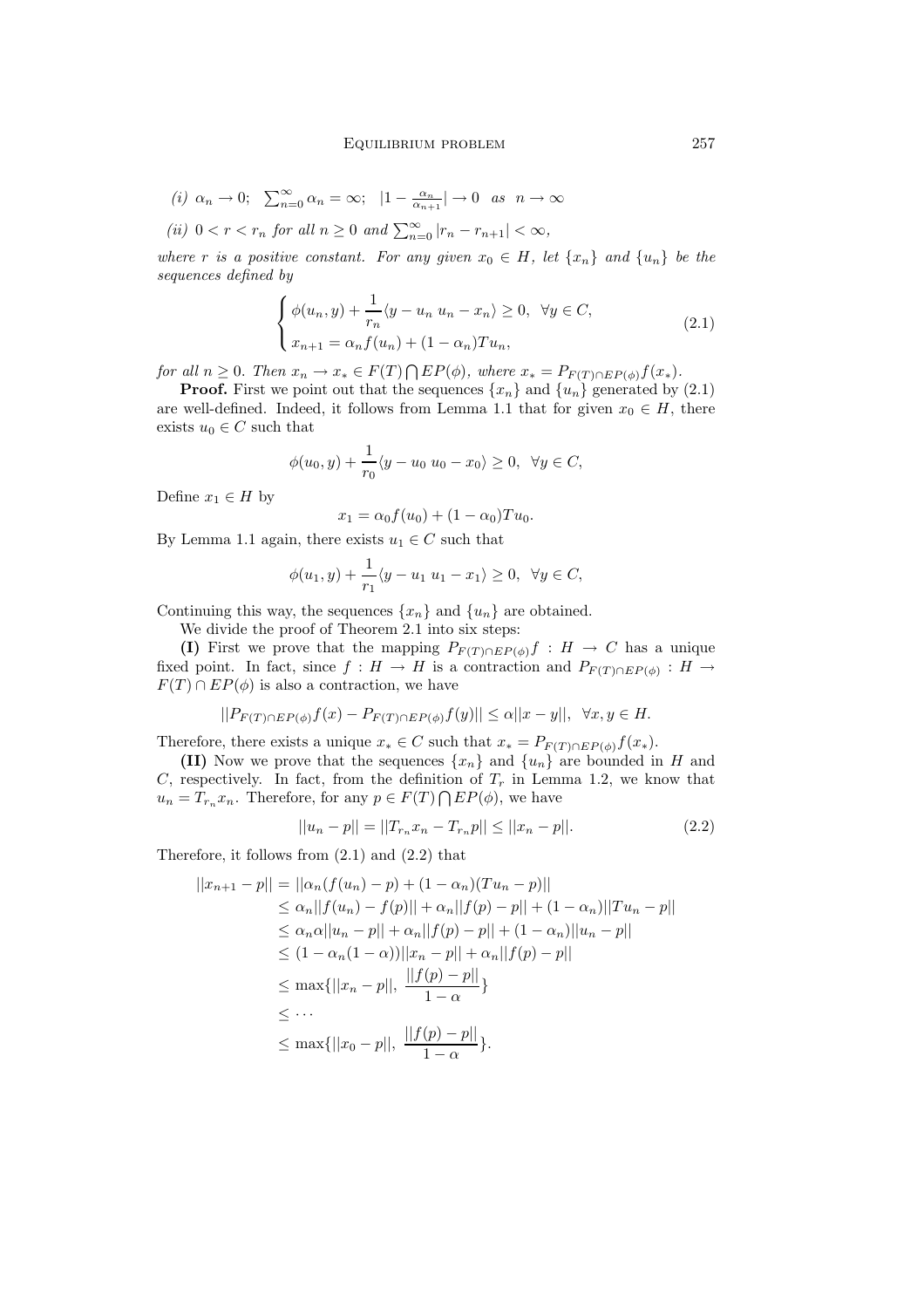This implies that  $\{x_n\}$  is a bounded sequence in H. By (2.2), we know that  $\{u_n\}$ is a bounded sequence in C and so  $\{Tu_n\}$ ,  $\{f(u_n)\}$  both are bounded sequences in H. Let

$$
M = \sup_{n \ge 0} \{ ||u_n - x_n|| + ||x_n - y||^2 + ||f(u_n)|| + T(u_n)|| \},
$$
\n(2.3)

where  $y \in H$  is some given point.

**(III)** Now, we make an estimation for the sequence  $\{||u_{n+1} - u_n||\}$ . By the definition of  $T_r$ ,  $u_n = T_{r_n}x_n$  and  $u_{n+1} = T_{r_{n+1}}x_{n+1}$ . Hence we have

$$
\phi(u_{n+1}, y) + \frac{1}{r_{n+1}} \langle y - u_{n+1}, u_{n+1} - x_{n+1} \rangle \ge 0, \ \forall y \in C; \tag{2.4}
$$

$$
\phi(u_n, y) + \frac{1}{r_n} \langle y - u_n, u_n - x_n \rangle \ge 0, \quad \forall y \in C; \tag{2.5}
$$

Take  $y = u_{n+1}$  in (2.5) and  $y = u_n$  in (2.4). Then, adding the resulting inequalities and noting the condition (A2), we have

$$
\langle u_{n+1} - u_n, \ \frac{u_n - x_n}{r_n} - \frac{u_{n+1} - x_{n+1}}{r_{n+1}} \rangle \ge 0
$$

and hence

$$
\langle u_{n+1} - u_n, u_n - u_{n+1} + u_{n+1} - x_n - \frac{r_n}{r_{n+1}} (u_{n+1} - x_{n+1}) \rangle \ge 0.
$$

This implies that

$$
||u_{n+1} - u_n||^2 \le \langle u_{n+1} - u_n, x_{n+1} - x_n + (1 - \frac{r_n}{r_{n+1}})(u_{n+1} - x_{n+1}) \rangle
$$
  
\n
$$
\le ||u_{n+1} - u_n||\{||x_{n+1} - x_n|| + |1 - \frac{r_n}{r_{n+1}}| \cdot ||u_{n+1} - x_{n+1}||\}
$$

Thus, by the condition (iii), we have

$$
||u_{n+1} - u_n|| \le ||x_{n+1} - x_n|| + |1 - \frac{r_n}{r_{n+1}}|||u_{n+1} - x_{n+1}||
$$
  

$$
\le ||x_{n+1} - x_n|| + \frac{1}{r}|r_{n+1} - r_n| \cdot M.
$$
 (2.6)

**(IV)** Now we prove that  $||Tu_n - u_n|| \to 0$ . In fact, it follows from (2.1) and (2.6) that

$$
||x_{n+1} - x_n||
$$
  
\n
$$
= ||\alpha_n f(u_n) + (1 - \alpha_n)Tu_n - \alpha_{n-1}f(u_{n-1}) - (1 - \alpha_{n-1})Tu_{n-1}||
$$
  
\n
$$
= ||\alpha_n f(u_n) - \alpha_n f(u_{n-1}) + \alpha_n f(u_{n-1}) - \alpha_{n-1}f(u_{n-1})
$$
  
\n
$$
+ (1 - \alpha_n)Tu_n - (1 - \alpha_n)Tu_{n-1} + (1 - \alpha_n)Tu_{n-1} - (1 - \alpha_{n-1})Tu_{n-1}||
$$
  
\n
$$
\leq \alpha_n ||f(u_n) - f(u_{n-1})|| + 2|\alpha_n - \alpha_{n-1}|M + (1 - \alpha_n)||Tu_n - Tu_{n-1}||
$$
  
\n
$$
\leq \alpha_n \alpha ||u_n - u_{n-1}|| + 2|\alpha_n - \alpha_{n-1}|M + (1 - \alpha_n)||u_n - u_{n-1}||
$$
  
\n
$$
\leq (1 - \alpha_n(1 - \alpha)||u_n - u_{n-1}|| + 2|\alpha_n - \alpha_{n-1}|M
$$
  
\n
$$
\leq (1 - \alpha_n(1 - \alpha)||x_n - x_{n-1}|| + \frac{1}{r}|r_n - r_{n-1}|M + 2\alpha_n|1 - \frac{\alpha_{n-1}}{\alpha_n}|M.
$$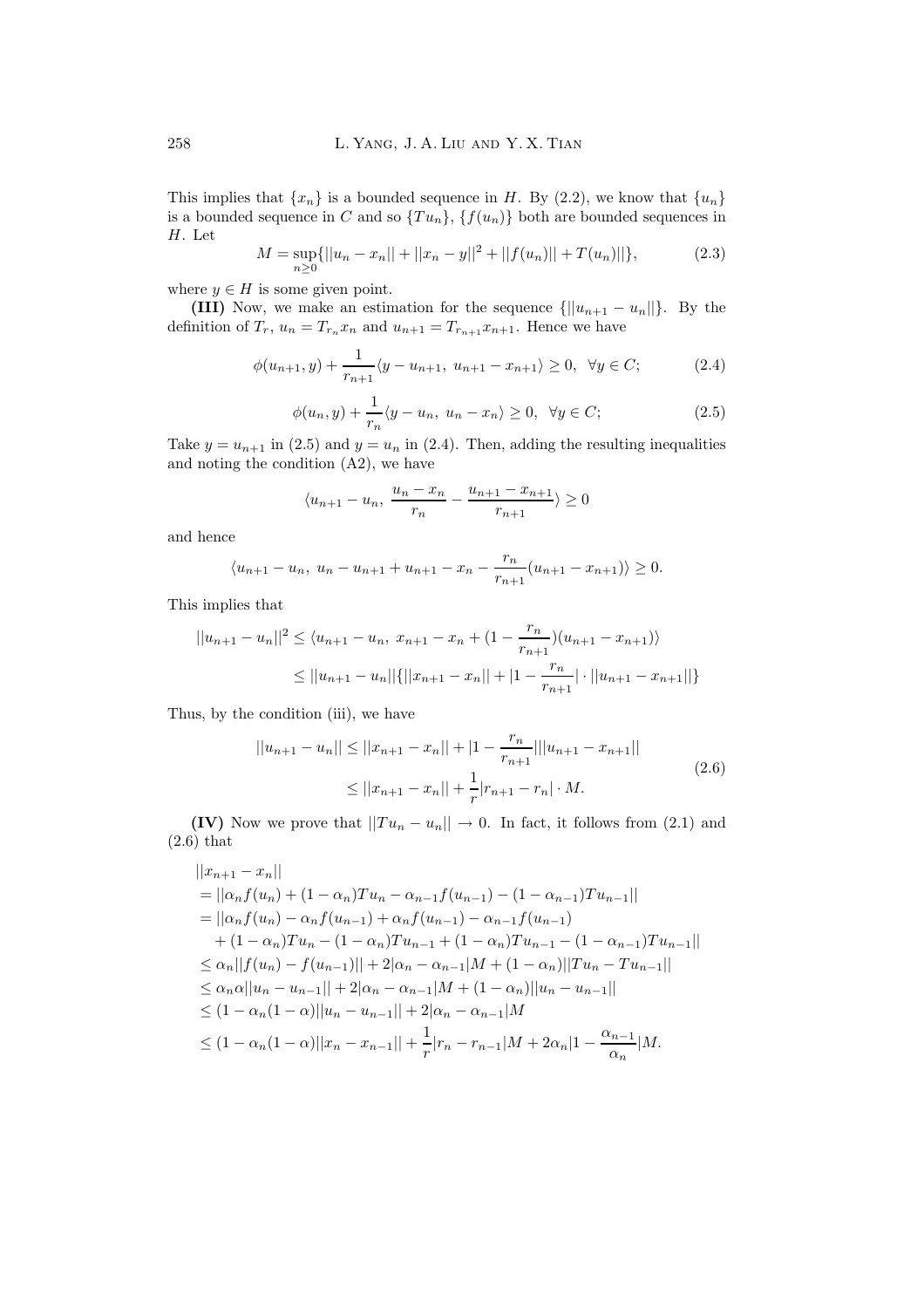By condition (i), (ii) and Lemma 1.3 we have

$$
\lim_{n \to \infty} ||x_{n+1} - x_n|| = 0, \quad \text{as } n \to \infty. \tag{2.7}
$$

It follows from  $(2.6)$ ,  $(2.7)$  and the condition  $(ii)$  that

$$
||u_{n+1} - u_n|| \to 0, \quad \text{as } n \to \infty.
$$
 (2.8)

Since  $\alpha_n \to 0$  and  $\{f(u_n)\}, \{Tu_n\}$  both are bounded, from (2.7), we have

$$
||x_n - Tu_n|| \le ||x_n - x_{n+1}|| + ||x_{n+1} - Tu_n||
$$
  
\n
$$
\le ||x_n - x_{n+1}|| + \alpha_n ||f(u_n) - Tu_n|| \to 0.
$$
\n(2.9)

Furthermore, for any  $p \in F(T) \cap EP(\phi)$ , from Lemma 1.2, we have

$$
||u_n - p||^2 = ||T_{r_n} x_n - T_{r_n} p||^2
$$
  
\n
$$
\leq \langle T_{r_n} x_n - T_{r_n} p, x_n - p \rangle
$$
  
\n
$$
= \langle u_n - p, x_n - p \rangle
$$
  
\n
$$
= \frac{1}{2} \{ ||u_n - p||^2 + ||x_n - p||^2 - ||x_n - u_n||^2 \}.
$$

Hence we have

$$
||u_n - p||^2 \le ||x_n - p||^2 - ||x_n - u_n||^2.
$$
\n(2.10)

From the convexity of function  $x \mapsto ||x||^2$  and (2.10), we have

$$
||x_{n+1} - p||^2 \le \alpha_n ||f(u_n) - p||^2 + (1 - \alpha_n)||Tu_n - p||^2
$$
  
\n
$$
\le \alpha_n ||f(u_n) - p||^2 + (1 - \alpha_n)||u_n - p||^2
$$
  
\n
$$
\le \alpha_n ||f(u_n) - p||^2 + (1 - \alpha_n) \{ ||x_n - p||^2 - ||x_n - u_n||^2 \}
$$

and so

$$
(1 - \alpha_n) ||x_n - u_n||^2
$$
  
\n
$$
\leq ||x_n - p||^2 - ||x_{n+1} - p||^2 + \alpha_n ||f(u_n) - p||^2
$$
  
\n
$$
\leq (||x_n - p|| - ||x_{n+1} - p||)(||x_n - p|| + ||x_{n+1} - p||) + \alpha_n ||f(u_n) - p||^2
$$
  
\n
$$
\leq (||x_n - x_{n+1}||)(||x_n - p|| + ||x_{n+1} - p||) + \alpha_n ||f(u_n) - p||^2,
$$

Since  $\alpha_n \to 0$ ,  $\{x_n\}$  and  $\{f(u_n)\}\$ are bounded and  $||x_n - x_{n+1}|| \to 0$ , we have

$$
||x_n - u_n|| \to 0 \quad \text{as} \quad n \to \infty. \tag{2.11}
$$

Therefore from (2.9) we have

$$
||Tu_n - u_n|| \le ||Tu_n - x_n|| + ||x_n - u_n|| \to 0.
$$
\n(2.12)

The desired conclusion is proved.

**(V)** Now, we prove that

$$
\limsup_{n \to \infty} \langle f(x_*) - x_*, \ x_n - x_* \rangle \le 0,
$$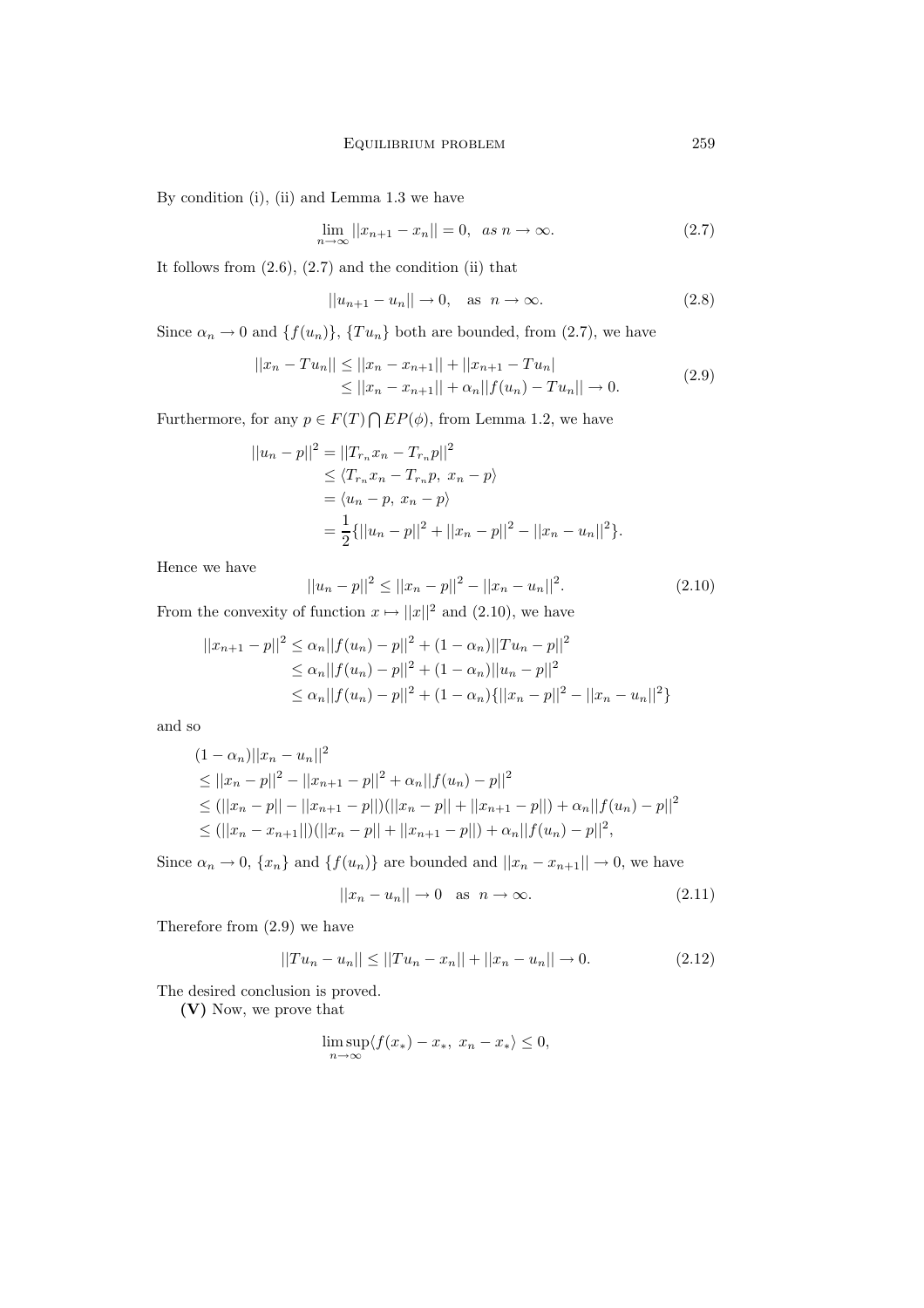where  $x_* = P_{F(T) \cap EP(\phi)} f(x_*)$ .

In fact, we can choose a subsequence  $\{x_{n_j}\}\subset \{x_n\}$  such that

$$
\lim_{n_j \to \infty} \langle f(x_*) - x_*, \ x_{n_j} - x_*, \ \rangle = \limsup_{n \to \infty} \langle f(x_*) - x_*, \ x_n - x_* \rangle. \tag{2.13}
$$

Since  ${u_{n_j}}$  is bounded, without loss of generality, we can assume that  $u_{n_j} \to w \in C$ . By  $(2.12)$ ,  $||Tu_{n_j} - u_{n_j}|| \rightarrow 0$ . It follows from the demiclosed principle (see Lemma 1.4) that  $Tw = w$  and  $Tu_{n_j} \to w$ .

Next, we prove that  $w \in F(T) \cap EP(\phi)$ . For the purpose it is sufficient to prove that  $w \in EP(\phi)$ . In fact, since  $u_n = T_{r_n}x_n$ , we have

$$
\phi(u_n, y) + \frac{1}{r_n} \langle y - u_n, u_n - x_n \rangle \ge 0, \ \forall y \in C.
$$

It follows from the condition (A2) that

$$
\frac{1}{r_n}\langle y - u_n, u_n - x_n \rangle \ge \phi(y, u_n)
$$

and so

$$
\langle y - u_{n_j}, \frac{u_{n_j} - x_{n_j}}{r_{n_j}} \rangle \ge \phi(y, u_{n_j}). \tag{2.14}
$$

Since  $\frac{||u_{n_j}-x_{n_j}||}{r_{n_j}} \le \frac{||u_{n_j}-x_{n_j}||}{r} \to 0$  and  $u_{n_j} \to w$ , by virtue of the condition (A4),

we have 
$$
\liminf_{n_j\to\infty}\phi(y,u_{n_j})\leq \lim_{n_j\to\infty}\langle y-u_{n_j},\;\frac{u_{n_j}-x_{n_j}}{r_{n_j}}\rangle=0,
$$

i.e.,

$$
\phi(y, w) \le 0, \quad \forall y \in C. \tag{2.15}
$$

For any  $t \in (0,1)$  and  $y \in C$ , let  $y_t = ty + (1-t)w$ . Then  $y_t \in C$  and so we have  $\phi(y_t, w) \leq 0$ . It follows from the conditions (A1), (A4) and (2.15) that

$$
0 = \phi(y_t, y_t)
$$
  
\n
$$
\leq t\phi(y_t, y) + (1 - t)\phi(y_t, w)
$$
  
\n
$$
\leq t\phi(y_t, y).
$$

This implies that  $\phi(y_t, y) \geq 0$  for all  $t \in (0, 1)$ . Letting  $t \to 0^+$ , by the condition (A3), we have

$$
\phi(w, y) \ge 0, \ \forall y \in C.
$$

This shows that  $w \in EP(\phi)$  and so  $w \in F(T) \cap EP(\phi)$ .

Since  $x_* = P_{F(T) \cap EP(\phi)} f(x_*)$ ,  $u_{n_j} \to w$  and  $||u_n - x_n|| \to 0$  (see (2.11)), we have

$$
\limsup_{n \to \infty} \langle f(x_*) - x_*, \ x_n - x_* \rangle = \lim_{n_j \to \infty} \langle f(x_*) - x_*, \ x_{n_j} - x_* \rangle
$$
  
= 
$$
\lim_{n_j \to \infty} \langle f(x_*) - x_*, \ u_{n_j} - (u_{n_j} - x_{n_j}) - x_* \rangle
$$
 (2.16)  
=  $\langle f(x_*) - x_*, \ w - x_* \rangle \leq 0.$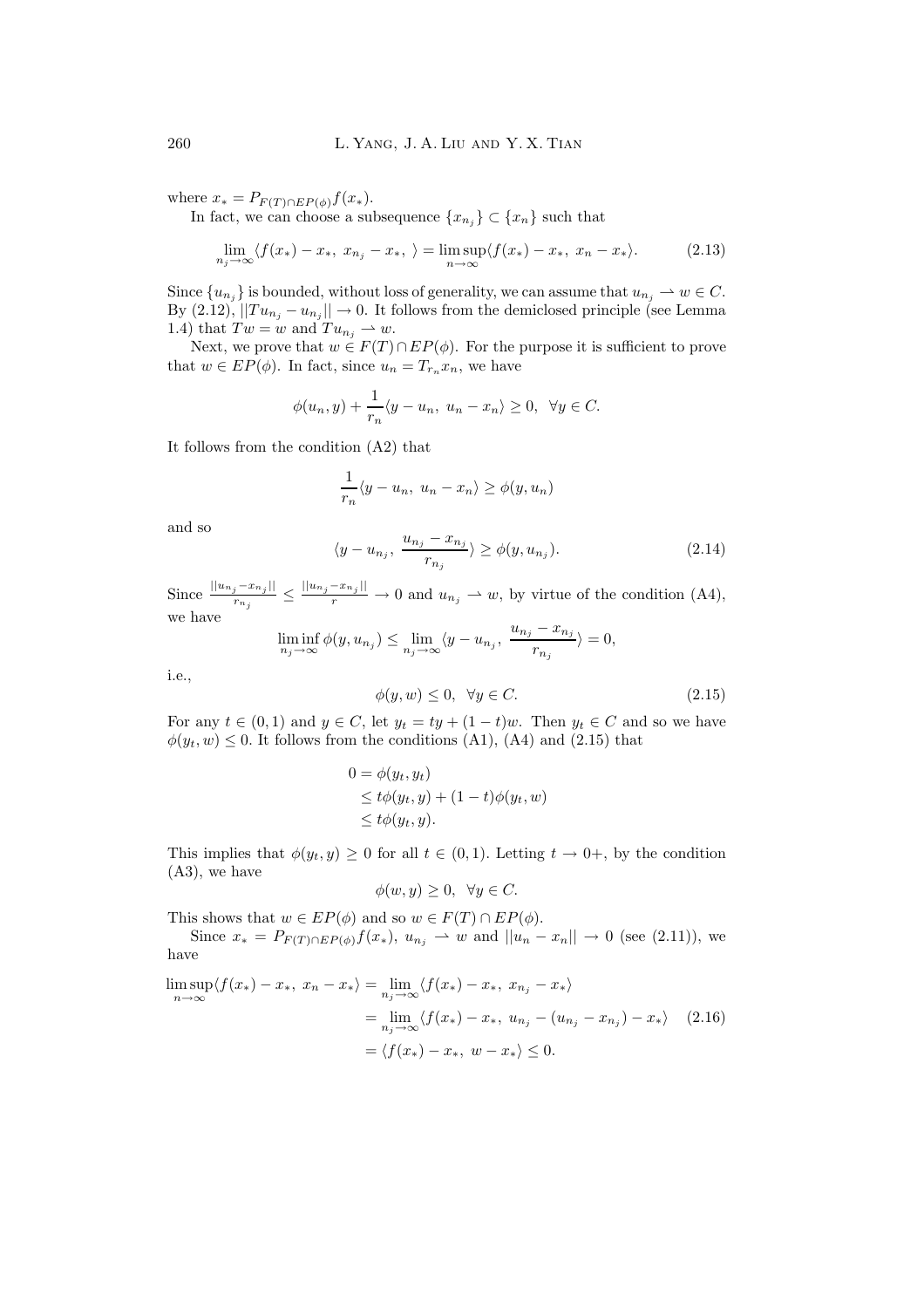The desired conclusion is proved.

**(VI)** Finally, we prove that  $x_n \to x_*$  as  $n \to \infty$ . In fact, it follows form (2.1) and Lemma 1.5 that

$$
||x_{n+1} - x_*||^2 = ||\alpha_n(f(u_n) - x_*) + (1 - \alpha_n)(Tu_n - x_*)||^2
$$
  
\n
$$
\leq (1 - \alpha_n)^2 ||Tu_n - x_*||^2 + 2\alpha_n \langle f(u_n) - x_*, x_{n+1} - x_*\rangle
$$
  
\n
$$
\leq (1 - \alpha_n)^2 ||u_n - x_*||^2 + 2\alpha_n \langle f(u_n) - f(x_*) + f(x_*) - x_*, x_{n+1} - x_*\rangle
$$
  
\n
$$
\leq (1 - \alpha_n)^2 ||u_n - x_*||^2 + 2\alpha_n \alpha ||u_n - x_*|| \cdot ||x_{n+1} - x_*||
$$
  
\n
$$
+ 2\alpha_n \langle f(x_*) - x_*, x_{n+1} - x_*\rangle
$$
  
\n
$$
\leq (1 - \alpha_n)^2 ||u_n - x_*||^2 + \alpha_n \alpha \{||u_n - x_*||^2 + ||x_{n+1} - x_*||^2\}
$$
  
\n
$$
+ 2\alpha_n \langle f(x_*) - x_*, x_{n+1} - x_*\rangle
$$

and so, from  $(2.2)$ ,

$$
||x_{n+1} - x_*||^2 \le \frac{(1 - \alpha_n)^2 + \alpha_n \alpha}{1 - \alpha_n \alpha} ||u_n - x_*||^2 + \frac{2\alpha_n \langle f(x_*) - x_*, x_{n+1} - x_*\rangle}{1 - \alpha_n \alpha} \le \frac{(1 - \alpha_n)^2 + \alpha_n \alpha}{1 - \alpha_n \alpha} ||x_n - x_*||^2 + \frac{2\alpha_n \langle f(x_*) - x_*, x_{n+1} - x_*\rangle}{1 - \alpha_n \alpha}.
$$
\n(2.17)

Since  $\alpha_n \to 0$ , for any  $\varepsilon > 0$ , there exists a nonnegative integer  $n_0$  such that  $1 - \alpha \alpha_n > \frac{1}{2}$  for all  $n \ge n_0$ . Note that

$$
\frac{(1 - \alpha_n)^2 + \alpha_n \alpha}{1 - \alpha_n \alpha} \le \frac{1 - \alpha_n + \alpha_n^2}{1 - \alpha_n \alpha}
$$
  
 
$$
\le (1 - \alpha_n (1 - \alpha)) + \frac{\alpha_n^2}{1 - \alpha_n \alpha}
$$
  
 
$$
\le (1 - \alpha_n (1 - \alpha)) + 2\alpha_n^2, \quad \forall n \ge n_0.
$$
 (2.18)

Thus, substituting  $(2.18)$  into  $(2.17)$  and noting  $(2.3)$ , we have

$$
||x_{n+1} - x_*||^2 \le (1 - \alpha_n(1 - \alpha))||x_n - x_*||^2 + 2\alpha_n^2 M
$$
  
+ 
$$
\frac{2\alpha_n \langle f(x_*) - x_*, \ x_{n+1} - x_*\rangle}{1 - \alpha_n \alpha}, \quad \forall n \ge n_0,
$$
 (2.19)

where  $M = \sup_{n>0} ||x_n - x_*||^2$ . Let

$$
\gamma_n=\max\{0,\ \langle f(x_*)-x_*,\ x_{n+1}-x_*\rangle\},\ \ \forall n\geq 0.
$$

Then  $\gamma_n \geq 0$ ,  $\forall n \geq 0$ . Next, we prove that

$$
\gamma_n \to 0. \tag{2.20}
$$

In fact, it follows from (2.16) that for any given  $\varepsilon > 0$ , there exists  $n_1 \ge n_0$  such that

$$
\langle f(x_*) - x_*, \ x_{n+1} - x_* \rangle < \varepsilon, \ \ \forall n \ge n_1.
$$

and so we have

$$
0 \le \gamma_n < \varepsilon, \ \ \forall n \ge n_1.
$$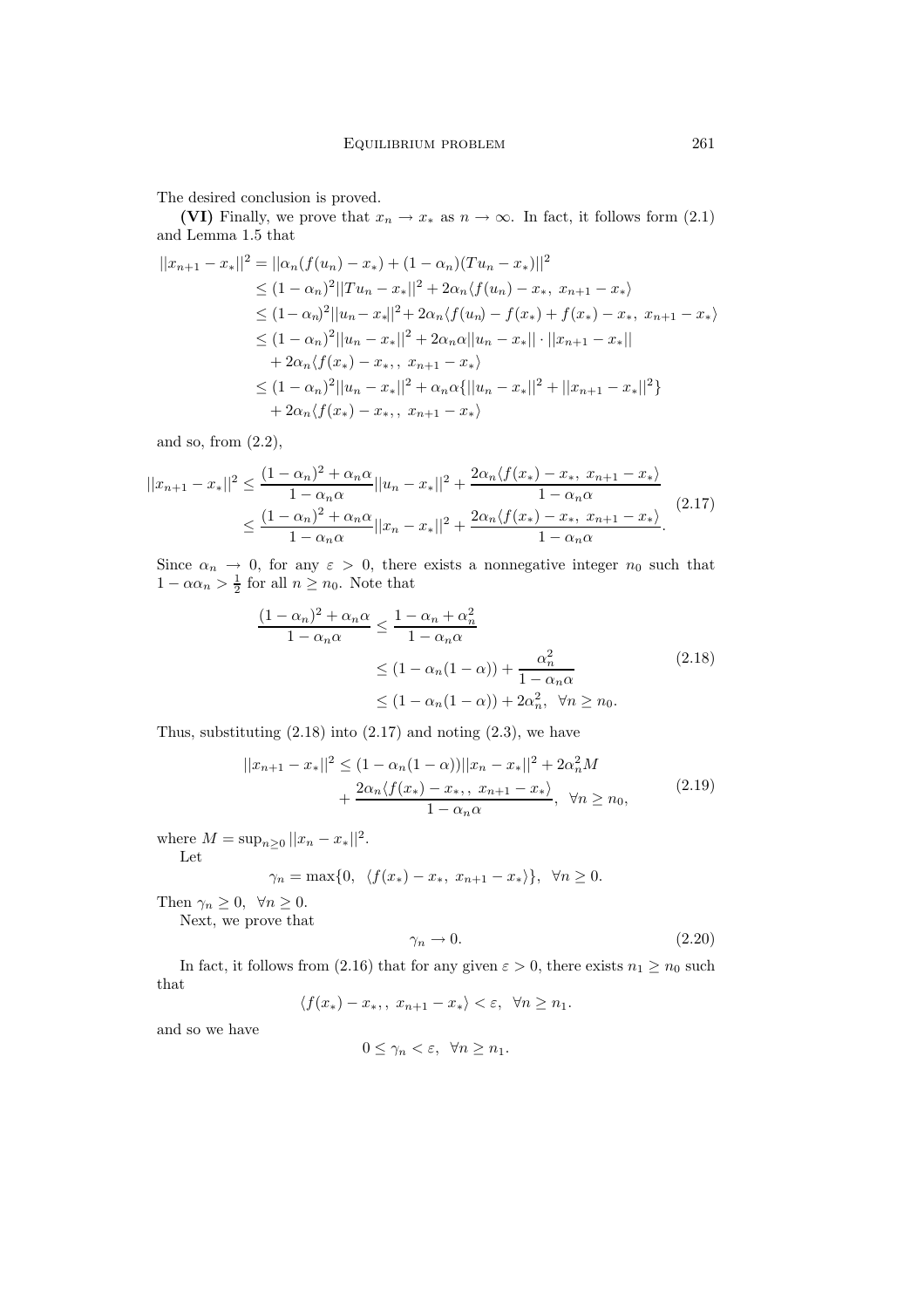By the arbitrariness of  $\varepsilon > 0$ , we get  $\gamma_n \to 0$ . By virtue of  $\{\gamma_n\}$ , we can rewrite  $(2.19)$  as follows:

$$
||x_{n+1} - x_*||^2
$$
  
\n
$$
\leq (1 - \alpha_n(1 - \alpha))||x_n - x_*||^2 + 2\alpha_n^2 M + 4\alpha_n \gamma_n, \ \forall n \geq n_1.
$$
\n(2.21)

Therefore, taking  $a_n = ||x_n - x_*||^2$ ,  $\lambda_n = \alpha_n(1 - \alpha)$ ,  $b_n = 2\alpha_n^2 M + 4\alpha_n \gamma_n$ ,  $c_n = 0$ , by Lemma 1.4 and the conditions (i)–(ii), the sequence  $x_n \to x_*$  as  $n \to \infty$ . This completes the proof.

From Theorem 2.1, we can obtain the following results:

**Theorem 2.2.** *Let* H *be a real Hilbert space,* C *be a nonempty closed convex subset of*  $H, T: C \to H$  *be a nonexpansive mapping with*  $F(T) \neq \emptyset$  *and*  $f: H \to H$ *be a contraction mapping with a contractive constant*  $\alpha \in (0,1)$ *. Let*  $\{\alpha_n\}$  *be a sequence in [0, 1] satisfying the following conditions:*

$$
\alpha_n \to 0
$$
;  $\sum_{n=0}^{\infty} \alpha_n = \infty$ ;  $|1 - \frac{\alpha_n}{\alpha_{n+1}}| \to 0$ .

*For any*  $x_0 \in H$ *, let*  $\{x_n\}$  *be the sequences defined by* 

$$
x_{n+1} = \alpha_n f(u_n) + (1 - \alpha_n) T(u_n), \ \forall n \ge 0,
$$
\n(2.22)

*where*  $u_n = P_C x_n$  *for all*  $n \geq 0$  *and*  $P_C$  *is the metric projection from* H *onto* C. *Then*  $x_n \to x_* \in F(T)$  *as*  $n \to \infty$ *, where*  $x_* = P_{F(T)}f(x_*)$ *.* 

**Proof.** Taking  $\phi(x, y) = 0$  for all  $x, y \in C$  and  $\{r_n\} = 1$  for all  $n \ge 1$  in Theorem 2.1, then we have

$$
\langle y - u_n, u_n - x_n \rangle \ge 0, \ \forall y \in C.
$$

This implies that  $u_n = P_C x_n$ . Therefore, the conclusion of Theorem 2.2 can be obtained from Theorem 2.1 immediately.

**Theorem 2.3.** *Let* H *be a real Hilbert space,* C *be a nonempty closed convex subset of*  $H$ ,  $\phi$  :  $C \times C \rightarrow R$  *be a functional satisfying the conditions (A1)-(A4) such that*  $EP(\phi) \neq \emptyset$  *and*  $f : H \to H$  *be a contraction mapping with a contractive constant*  $\alpha \in (0,1)$ *. Let*  $\{\alpha_n\}$  *be a sequence in*  $(0, 1)$  *and*  $\{r_n\} \subset (0,\infty)$  *be a real sequence satisfying the following conditions:*

$$
(i) \ \alpha_n \to 0; \ \sum_{n=0}^{\infty} \alpha_n = \infty; \ |1 - \frac{\alpha_n}{\alpha_{n+1}}| \to 0;
$$

*(ii)*  $0 < r < r_n$  *for all*  $n \ge 0$  *and*  $\sum_{n=0}^{\infty} |r_n - r_{n+1}| < \infty$ *.* 

*For any*  $x_0 \in H$ *, let*  $\{x_n\}$  *and*  $\{u_n\}$  *be the sequences defined by* 

$$
\begin{cases}\n\phi(u_n, y) + \frac{1}{r_n} \langle y - u_n u_n - x_n \rangle \ge 0, \quad \forall y \in C, \\
x_{n+1} = \alpha_n f(u_n) + (1 - \alpha_n) u_n,\n\end{cases}
$$
\n(2.23)

*for all*  $n \geq 0$ *. Then*  $x_n \to x_* \in EP(\phi)$  *as*  $n \to \infty$ *, where*  $x_* = P_{EP(\phi)}f(x_*)$ *.* 

**Proof.** Taking  $T = I$  in Theorem 2.1, then  $F(T) = H$  and so  $P_{F(T) \cap EP(\phi)} =$  $P_{EP(\phi)}$ . Therefore, the conclusion of Theorem 2.3 can be obtained from Theorem 2.1.  $\Box$